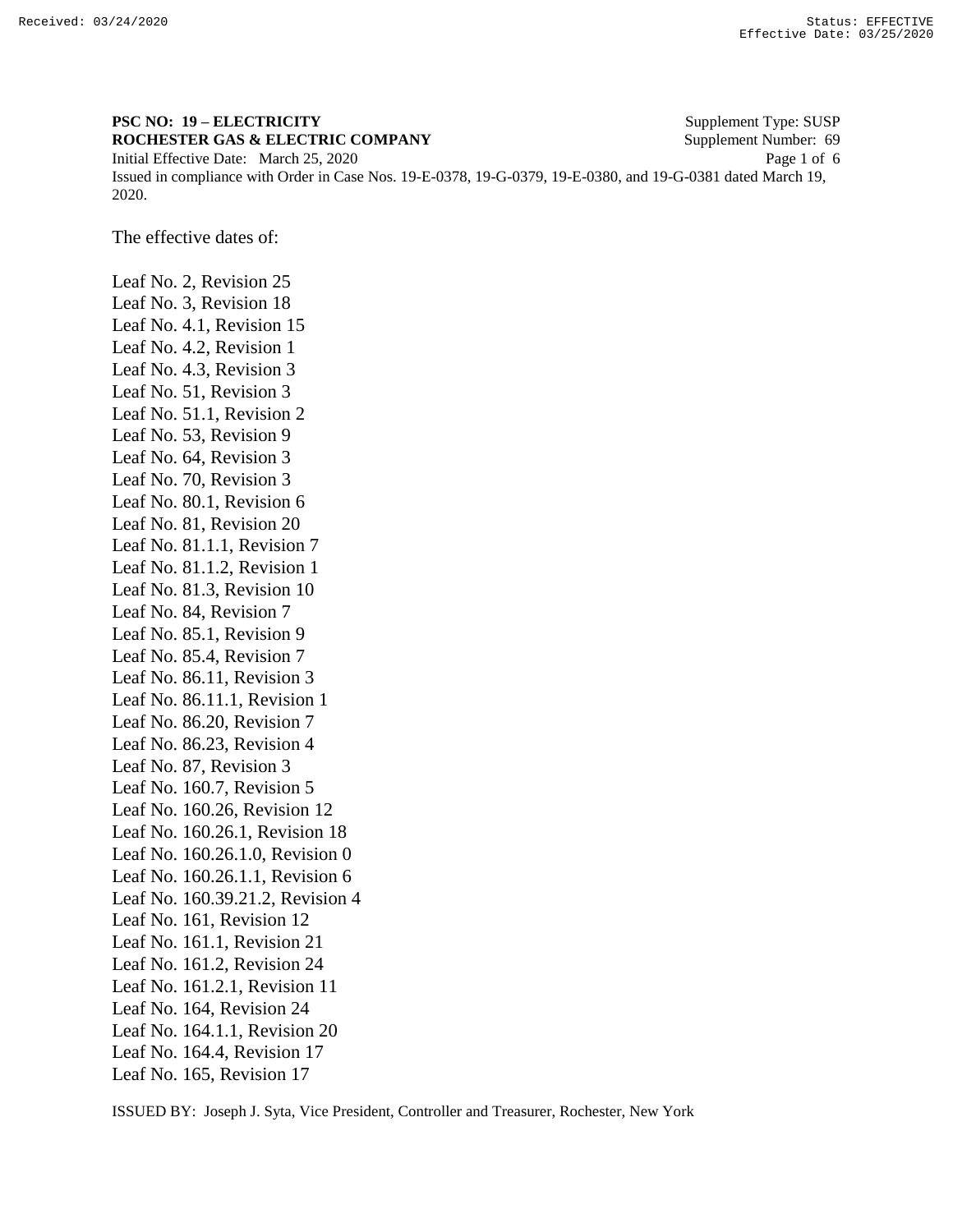**PSC NO: 19 – ELECTRICITY** Supplement Type: SUSP **ROCHESTER GAS & ELECTRIC COMPANY** Supplement Number: 69 Initial Effective Date: March 25, 2020 Page 2 of 6 Issued in compliance with Order in Case Nos. 19-E-0378, 19-G-0379, 19-E-0380, and 19-G-0381 dated March 19, 2020. Leaf No. 166, Revision 23 Leaf No. 166.1.1, Revision 19 Leaf No. 166.4, Revision 14 Leaf No. 167, Revision 9 Leaf No. 169, Revision 17 Leaf No. 169.1, Revision 15 Leaf No. 169.1.1, Revision 11 Leaf No. 169.3, Revision 2 Leaf No. 170, Revision 4 Leaf No. 174, Revision 26 Leaf No. 174.1, Revision 6 Leaf No. 174.3, Revision 22 Leaf No. 176, Revision 20 Leaf No. 180, Revision 3 Leaf No. 181, Revision 3 Leaf No. 183, Revision 6 Leaf No. 187, Revision 20 Leaf No. 187.3, Revision 17 Leaf No. 187.4, Revision 10 Leaf No. 188, Revision 9 Leaf No. 188.1, Revision 2 Leaf No. 189, Revision 16 Leaf No. 190, Revision 24 Leaf No. 190.3, Revision 22 Leaf No. 190.4, Revision 14 Leaf No. 191, Revision 9 Leaf No. 193, Revision 21 Leaf No. 193.1, Revision 21 Leaf No. 193.1.1, Revision 15 Leaf No. 193.2.1, Revision 3 Leaf No. 194, Revision 20 Leaf No. 194.2, Revision 18 Leaf No. 194.4, Revision 10 Leaf No. 195, Revision 13 Leaf No. 195.1, Revision 12 Leaf No. 195.2, Revision 17 Leaf No. 199.1, Revision 13 Leaf No. 199.2, Revision 10 Leaf No. 199.3, Revision 9 Leaf No. 199.4, Revision 4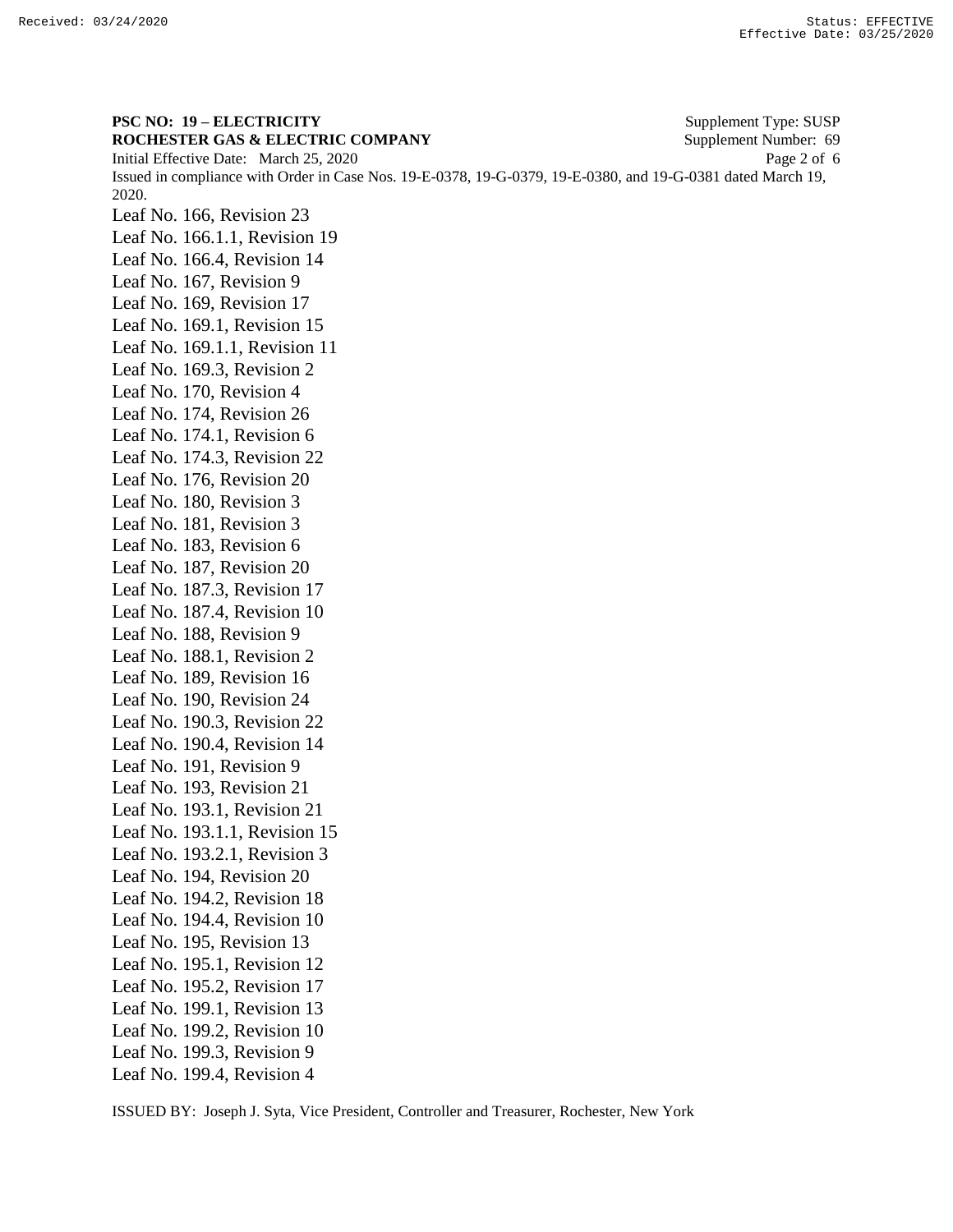**PSC NO: 19 – ELECTRICITY** Supplement Type: SUSP **ROCHESTER GAS & ELECTRIC COMPANY** Supplement Number: 69 Initial Effective Date: March 25, 2020 Page 3 of 6 Issued in compliance with Order in Case Nos. 19-E-0378, 19-G-0379, 19-E-0380, and 19-G-0381 dated March 19, 2020. Leaf No. 200.2, Revision 6 Leaf No. 201, Revision 3 Leaf No. 210, Revision 23 Leaf No. 210.2, Revision 22 Leaf No. 210.5, Revision 13 Leaf No. 211, Revision 7 Leaf No. 213.1, Revision 16 Leaf No. 213.1.1, Revision 11 Leaf No. 214.1.1, Revision 3 Leaf No. 218, Revision 20 Leaf No. 219, Revision 4 Leaf No. 222.2, Revision 4 Leaf No. 225, Revision 5 Leaf No. 226, Revision 4 Leaf No. 242, Revision 16 Leaf No. 242.1, Revision 4 Leaf No. 242.2, Revision 4 Leaf No. 243.1, Revision 10 Leaf No. 244, Revision 11 Leaf No. 246, Revision 6 Leaf No. 246.1 Revision 10 Leaf No. 246.2, Revision 12 Leaf No. 246.3, Revision 10 Leaf No. 251, Revision 3

are hereby further suspended to and including July 15, 2020. Pending restoration, reissue, or cancellation, the rates, rules and regulations in

Leaf No. 2, Revision 24 Leaf No. 3, Revision 17 Leaf No. 4.1, Revision 14 Leaf No. 4.2, Revision 0 Leaf No. 4.3, Revision 2 Leaf No. 51, Revision 2 Leaf No. 51.1, Revision 1 Leaf No. 53, Revision 8 Leaf No. 64, Revision 2 Leaf No. 70, Revision 2 Leaf No. 80.1, Revision 5 Leaf No. 81, Revision 21 Leaf No. 81.1.1, Revision 6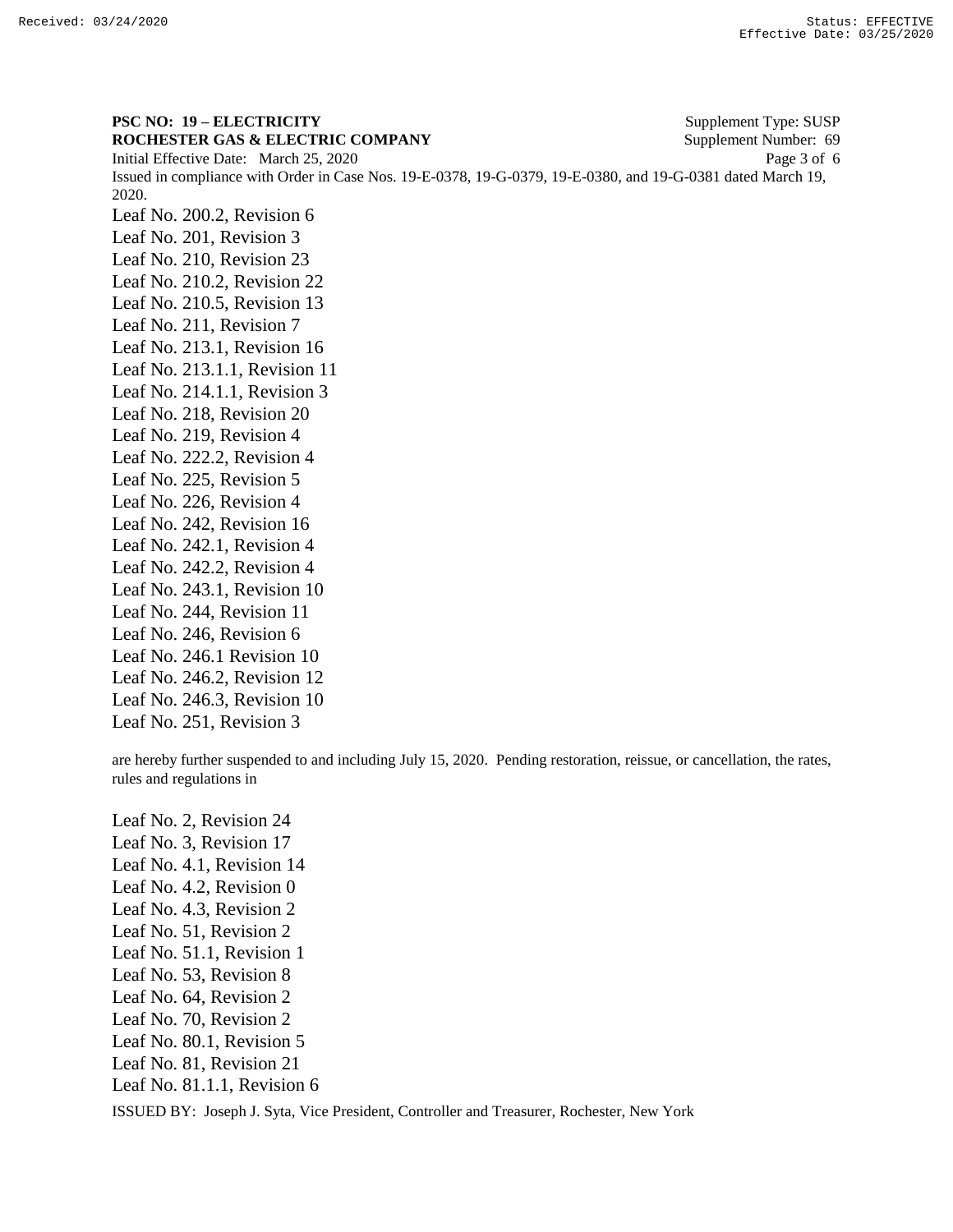**PSC NO: 19 – ELECTRICITY** Supplement Type: SUSP **ROCHESTER GAS & ELECTRIC COMPANY** Supplement Number: 69 Initial Effective Date: March 25, 2020 Page 4 of 6 Issued in compliance with Order in Case Nos. 19-E-0378, 19-G-0379, 19-E-0380, and 19-G-0381 dated March 19, 2020. Leaf No. 81.1.2, Revision 0 Leaf No. 81.3, Revision 9 Leaf No. 84, Revision 6 Leaf No. 85.1, Revision 8 Leaf No. 85.4, Revision 8 Leaf No. 86.11, Revision 4 Leaf No. 86.11.1, Revision 0 Leaf No. 86.20, Revision 8 Leaf No. 86.23, Revision 3 Leaf No. 87, Revision 2 Leaf No. 160.7, Revision 4 Leaf No. 160.26, Revision 11 Leaf No. 160.26.1, Revision 17 Leaf No. 160.26.1.1, Revision 5 Leaf No. 160.39.21.2, Revision 6 Leaf No. 161, Revision 11 Leaf No. 161.1, Revision 20 Leaf No. 161.2, Revision 23 Leaf No. 161.2.1, Revision 10 Leaf No. 164, Revision 23 Leaf No. 164.1.1, Revision 19 Leaf No. 164.4, Revision 16 Leaf No. 165, Revision 16 Leaf No. 166, Revision 22 Leaf No. 166.1.1, Revision 18 Leaf No. 166.4, Revision 13 Leaf No. 167, Revision 8 Leaf No. 169, Revision 16 Leaf No. 169.1, Revision 14 Leaf No. 169.1.1, Revision 12 Leaf No. 169.3, Revision 1 Leaf No. 170, Revision 3 Leaf No. 174, Revision 25 Leaf No. 174.1, Revision 5 Leaf No. 174.3, Revision 21 Leaf No. 176, Revision 19 Leaf No. 180, Revision 2 Leaf No. 181, Revision 4 Leaf No. 183, Revision 5 Leaf No. 187, Revision 19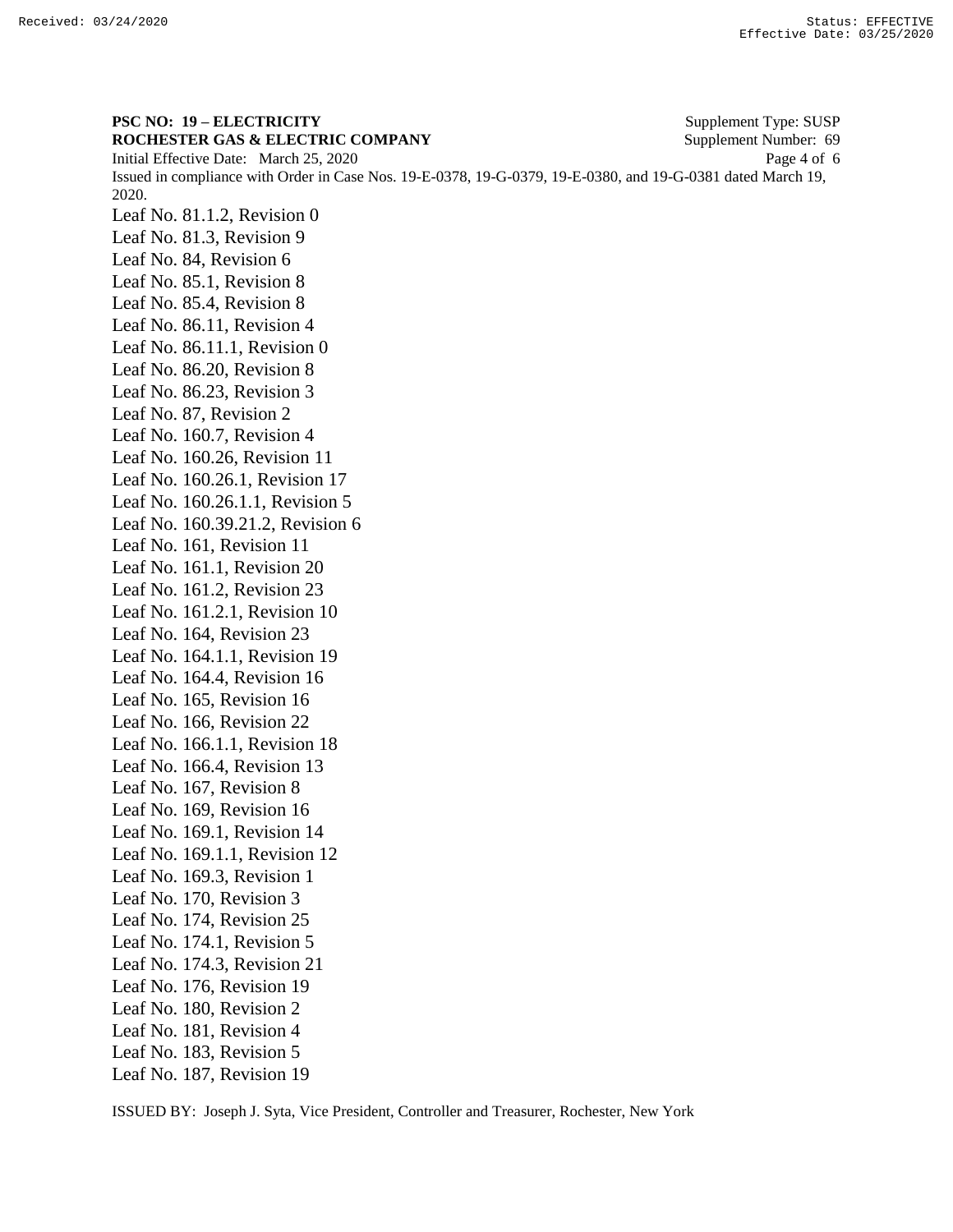**PSC NO: 19 – ELECTRICITY** Supplement Type: SUSP **ROCHESTER GAS & ELECTRIC COMPANY** Supplement Number: 69 Initial Effective Date: March 25, 2020 Page 5 of 6 Issued in compliance with Order in Case Nos. 19-E-0378, 19-G-0379, 19-E-0380, and 19-G-0381 dated March 19, 2020. Leaf No. 187.3, Revision 16 Leaf No. 187.4, Revision 9 Leaf No. 188, Revision 8 Leaf No. 188.1, Revision 1 Leaf No. 189, Revision 15 Leaf No. 190, Revision 23 Leaf No. 190.3, Revision 21 Leaf No. 190.4, Revision 13 Leaf No. 191, Revision 8 Leaf No. 193, Revision 20 Leaf No. 193.1, Revision 20 Leaf No. 193.1.1, Revision 16 Leaf No. 193.2.1, Revision 2 Leaf No. 194, Revision 19 Leaf No. 194.2, Revision 17 Leaf No. 194.4, Revision 9 Leaf No. 195, Revision 12 Leaf No. 195.1, Revision 11 Leaf No. 195.2, Revision 16 Leaf No. 199.1, Revision 12 Leaf No. 199.2, Revision 9 Leaf No. 199.3, Revision 8 Leaf No. 199.4, Revision 3 Leaf No. 200.2, Revision 5 Leaf No. 201, Revision 2 Leaf No. 210, Revision 22 Leaf No. 210.2, Revision 21 Leaf No. 210.5, Revision 12 Leaf No. 211, Revision 6 Leaf No. 213.1, Revision 15 Leaf No. 213.1.1, Revision 10 Leaf No. 214.1.1, Revision 2 Leaf No. 218, Revision 19 Leaf No. 219, Revision 3 Leaf No. 222.2, Revision 3 Leaf No. 225, Revision 4 Leaf No. 226, Revision 3 Leaf No. 242, Revision 15 Leaf No. 242.1, Revision 3 Leaf No. 242.2, Revision 3